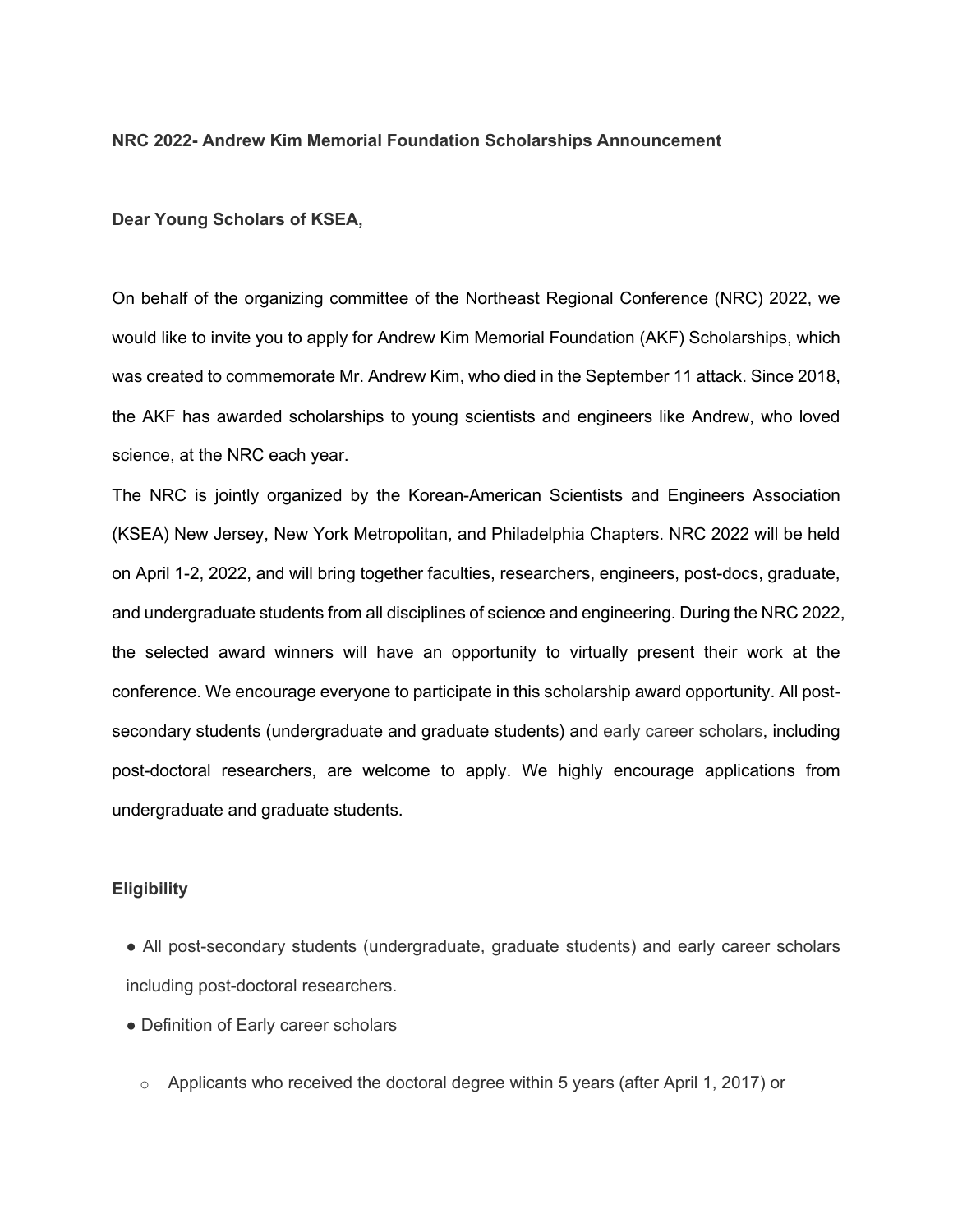- $\circ$  who received the bachelor's or master's degree within 10 years (after April 1, 2012) or
- $\circ$  who are in the degree courses (undergraduate, graduate students)
- Must be a KSEA member to participate in the scholarship competition. If not, please become a member today at https://www.ksea.org/user/Application.aspx.

### **Award**

Four scholarship awards (\$500 each) with an award certificate.

# **Submission**

- 1. Abstract (See the guideline)
- 2. CV (Maximum 2 pages)

# **Deadline:** March 5, 2022.

Send to NRC 2022 Scholarship committee (nrc.ksea@gmail.com) with an email title of "NRC 2022 AKF Scholarship Application\_your name"

# **Abstract guideline**

- **Title**
- Abstract category: e.g., Basic science, Medical science, Computer science, Chemistry,

Science Education, Engineering, etc.

- KSEA membership ID number
- Author(s)